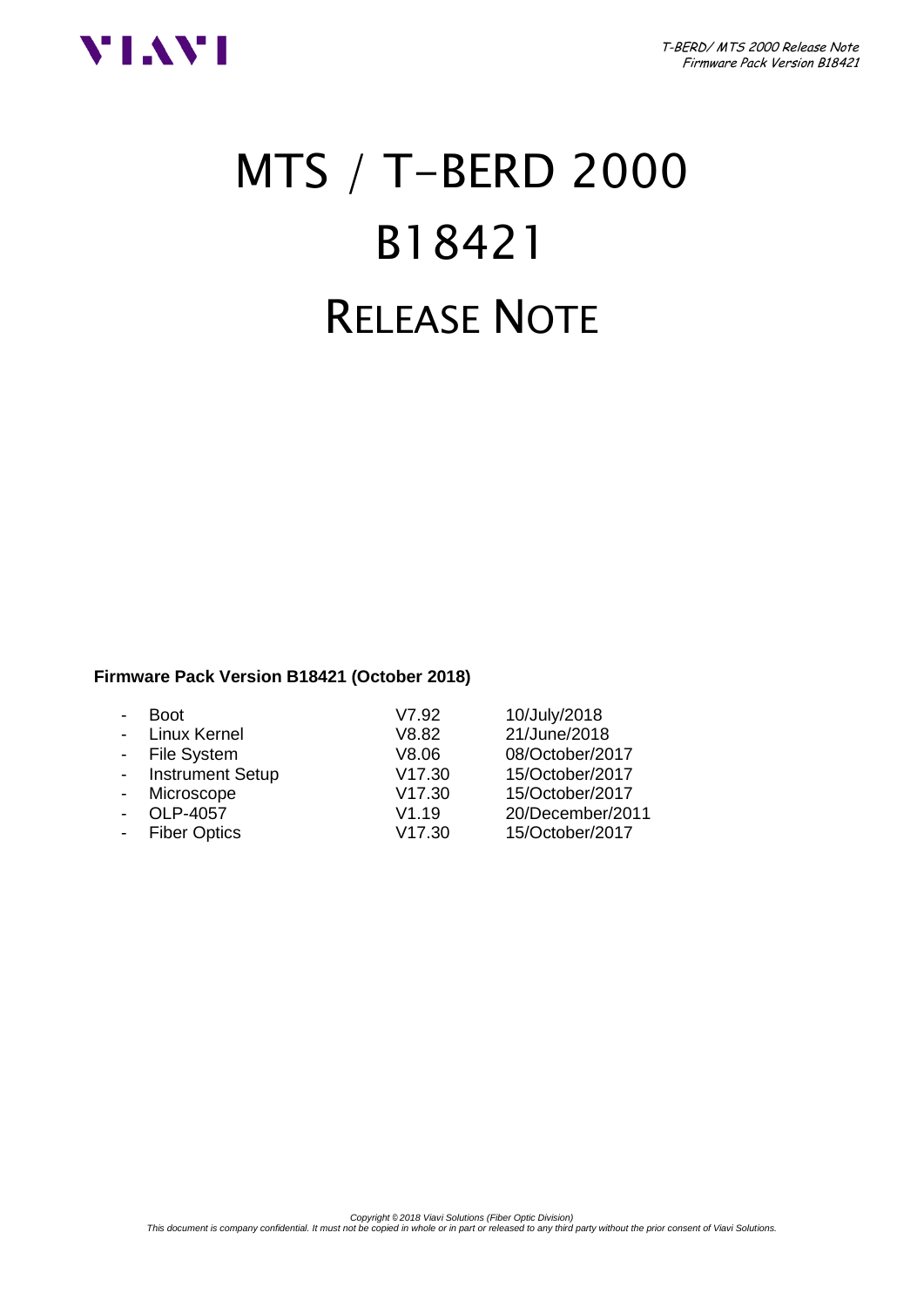<span id="page-1-0"></span>

# **CONTENT**